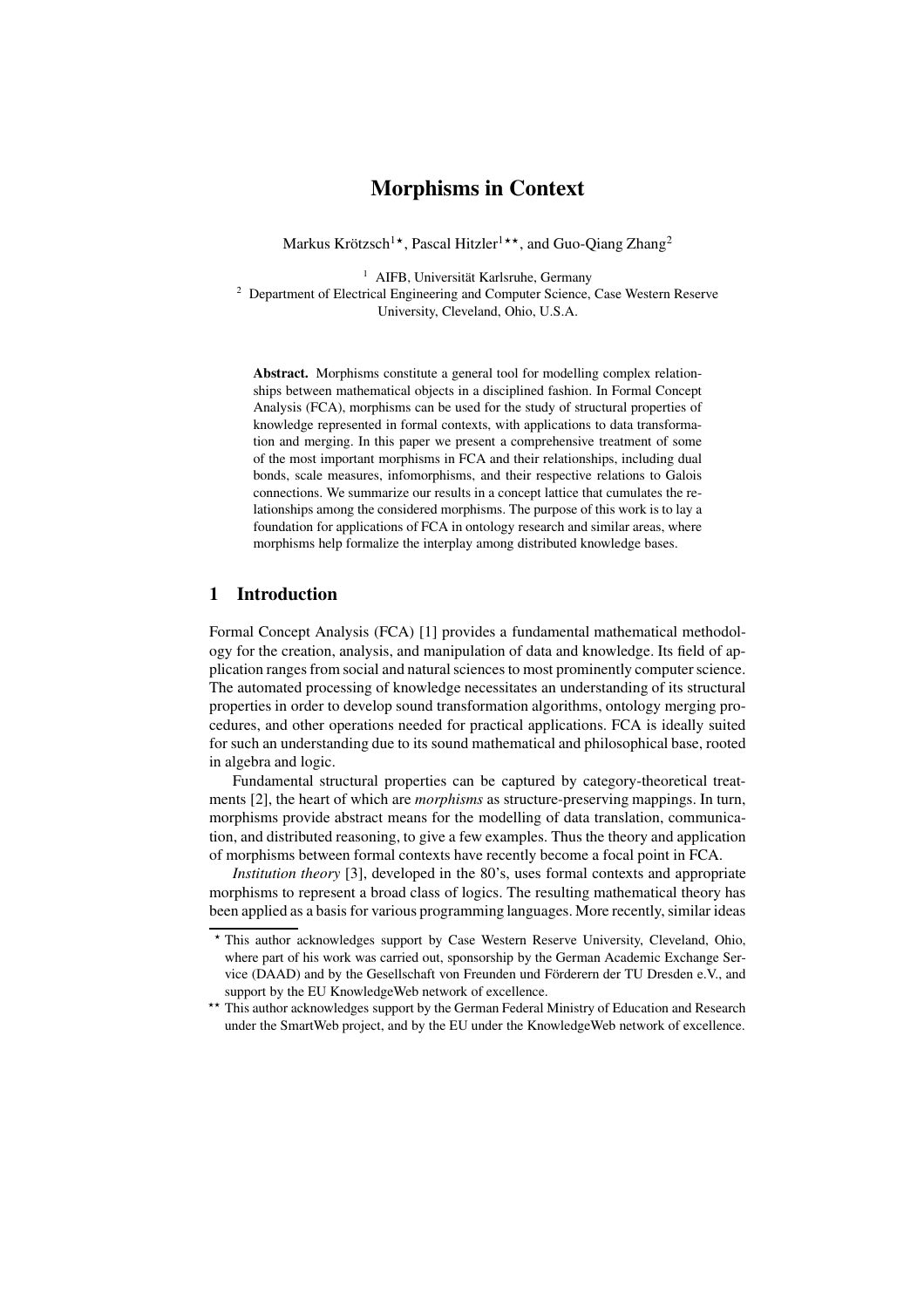have been used as a foundation of a theory of *information flow* [4], recently considered in the context of *ontology research* [5, 6]. While the focus of the above is more on communication and transport of information, research on *Chu spaces* [7] (a special case of which are formal contexts) considers similar morphisms from a categorical viewpoint in order to obtain categories with certain specific properties.

Although morphisms between contexts have been investigated in all of the above research areas, they mostly study the same kind of morphisms, which today are typically called *infomorphisms*. These, however, are only a special choice for morphisms in FCA, and it is unclear whether they are in general preferable to other possible notions. At least two other kinds of morphisms known in FCA deserve particular attention. One is the so-called *(dual) bond*, a specific kind of relation between contexts which is of importance due to its close relationship to Galois connections. The other is *scale measure*, characterized by certain functional continuity properties.

In order to develop concrete applications to knowledge processing from structural analysis based on category theory, it is of fundamental importance to understand the properties of and relationships between different notions of morphisms. So far, only a few order- and category-theoretic treatments of morphisms in FCA are available, either studying one kind of morphism in isolation or focusing on further specific types of morphisms (an overview is given at the end of the following section). The purpose of this paper is thus to present a comprehensive study of the relations among the three types of major morphisms in FCA mentioned above. We explicate the rich interrelationships and dependencies as a step stone for further developments.

The paper is structured as follows. After explaining some preliminaries in Section 2, we study dual bonds and their relationships to direct products of formal contexts and Galois connections in Section 3. In Section 4, dual bonds featuring certain continuity properties are identified as an important subclass. Section 5 deals with the relationship between scale measures, functional types of dual bonds, and Galois connections, while Section 6 is devoted to infomorphisms. Finally, in Section 7 we summarize our results in the form of a concept lattice obtained by attribute exploration, and discuss possible directions for future research. All proofs are omitted for space restrictions. They can be found in [8].

#### **2 Preliminaries**

Our notation basically follows [1], with a few exceptions to enhance readability for our purposes. Especially, we avoid the use of the symbol ' to denote the operations that are induced by a context. We shortly review the main terminology using our notation, but we assume that the reader is familiar with the notation and terminology from [1]. Our treatment also requires some basic knowledge of (*antitone*) *Galois connections* and their *monotone* variant (a.k.a. *residuated maps*), which can also be found in [1].

A *(formal) context*  $\mathbb{K}$  is a triple  $(G, M, I)$  where G is a set of *objects*, M is a set of *attributes*, and  $I \subseteq G \times M$  is an *incidence relation*. Given  $O \subseteq G$  and  $A \subseteq M$ , we define:

$$
O^I := \{ m \in M \mid g \text{ } I \text{ } m \text{ for all } g \in O \}, \qquad I(O) := \{ m \in M \mid g \text{ } I \text{ } m \text{ for some } g \in O \},
$$
  

$$
A^I := \{ g \in G \mid g \text{ } I \text{ } m \text{ for all } m \in A \}, \qquad I^{-1}(A) := \{ g \in G \mid g \text{ } I \text{ } m \text{ for some } m \in A \}.
$$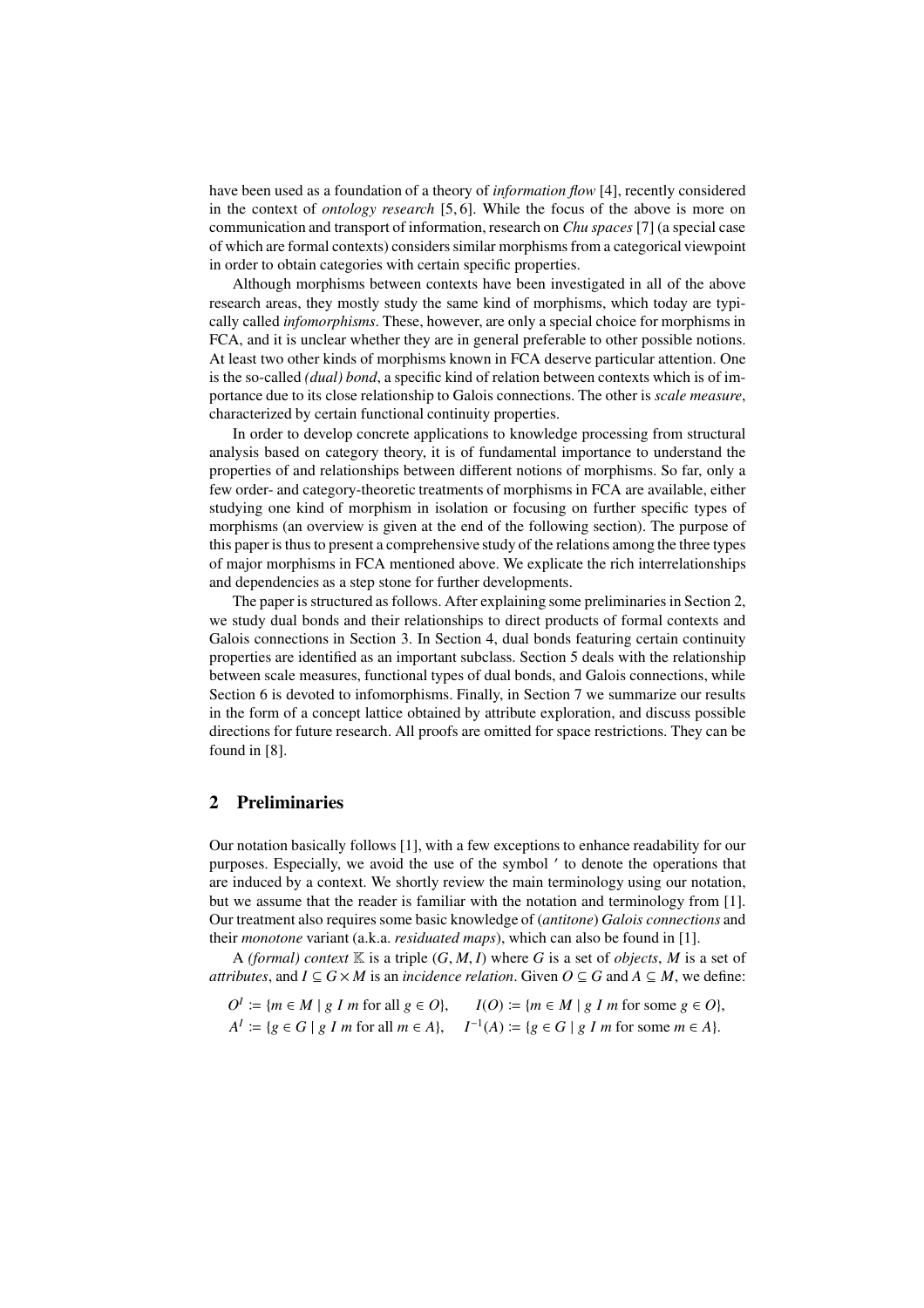For singleton sets we use the common abbreviations  $g^I := \{g\}^I$ ,  $I(g) := I(\{g\})$ , etc. The notation  $X<sup>I</sup>$  can be ambiguous if it is not clear whether *X* is considered a set of objects or a set of attributes, so we will be careful to avoid such situations. We refer to *I*(*O*) as the *image* of *O* and to  $I^{-1}(A)$  as the *preimage* of *A* with respect to *I*. We use these notations for arbitrary binary relations.

A subset  $O \subseteq G$  is an *extent* of  $K$  whenever  $O = O^{II}$ . *O* is an *attribute extent* (*object extent*) if there is some attribute *n* (object *g*) such that  $O = n^I$  ( $O = g^{II}$ ). *Intents*, *object intents* and *attribute intents* are defined dually. A *concept* of K is an extent-intent pair  $(O, A)$  such that  $O = A<sup>I</sup>$  (or, equivalently,  $A = O<sup>I</sup>$ ).

Since the extent and intent of a concept determine each other uniquely, we will usually prefer to consider only one of them. Our use of the terms *object extent* and *attribute intent* constitutes a slight deviation from standard terminology.

The central result of FCA is that contexts can be used to represent complete lattices.

**Theorem 1** ([1, **Theorem 3**]). For any context  $\mathbb{K} = (G, M, I)$ , the mapping  $(\cdot)^{II} : 2^G \rightarrow$ 2 *<sup>G</sup> constitutes a closure operator on the powerset* 2 *<sup>G</sup>. The corresponding closure system (in the sense of* [1]) *is the set*  $B_o(\mathbb{K}) \coloneqq \{O \subseteq G \mid O = O^{\Pi}\}\$  *of all extents of*  $\mathbb{K}$ *.* 

*Similar statements are true for the mapping*  $(\cdot)^{II}: 2^M \to 2^M$ , which induces a clo*sure system*  $B_a(K)$ *. Under set inclusion*,  $B_o(K)$  *and*  $B_a(K)$  *are dually order-isomorphic*, *with*  $(\cdot)^I : 2^G \to 2^A$  *and*  $(\cdot)^I : 2^A \to 2^G$  *as the according isomorphisms.* 

We refer to  $B_o(\mathbb{K})$  and  $B_a(\mathbb{K})$  ordered by set inclusion as the *object*- and *attributeconcept lattices*.

An important aspect of FCA is that contexts can be dualized and complemented to obtain new structures. These operations turn out to be vital for our subsequent studies. Given a context  $\mathbb{K} = (G, M, I)$ , the context *dual* to  $\mathbb{K}$  is  $\mathbb{K}^d := (M, G, I^{-1})$ . It is easy to see that dualizing a context merely changes the roles of extent and intent. Thus, with respect to the order of the concept lattices we have  $B_o(\mathbb{K}^d) = B_a(\mathbb{K})$  and  $B_a(\mathbb{K}^d) = B_o(\mathbb{K})$ . The situation for complement, defined as  $\mathbb{K}^c = (G, M, X)$  with  $X := (G \times M) \setminus I$ , is more involved since the concept lattices of  $K$  and  $K^c$  are in general not (dually) isomorphic to each other. We can observe immediately that dualization and complementation commute:  $\mathbb{K}^{cd} = \mathbb{K}^{dc}$ . Furthermore, the following lemma will be helpful.

**Lemma 1.** Given a context  $\mathbb{K} = (G, M, I)$  with objects  $g, h \in G$ , we find that  $g \in h^H$  if *and only if*  $h \in g^{\mathcal{Y} \mathcal{Y}}$ .

Definitions of the relevant context-morphisms will be introduced in the subsequent sections. An overview of the existing results on morphisms in FCA is given in [1, Chapter 7], which incorporates much information from [9], though the latter contains further details from a more category-theoretic viewpoint. Bonds and infomorphisms, as well as several other kinds of morphisms that we shall not consider in this paper, have been studied in greater detail in [10]. Some newer results on dual bonds and *relational Galois connections* between contexts can be found in [11]. Further related investigations can be found in [12], where infomorphisms are studied in conjunction with monotone Galois connections, *complete homomorphisms*, and the so-called *concept lattice morphisms*. Morphisms relating FCA, domain theory, and logic have been studied in [13].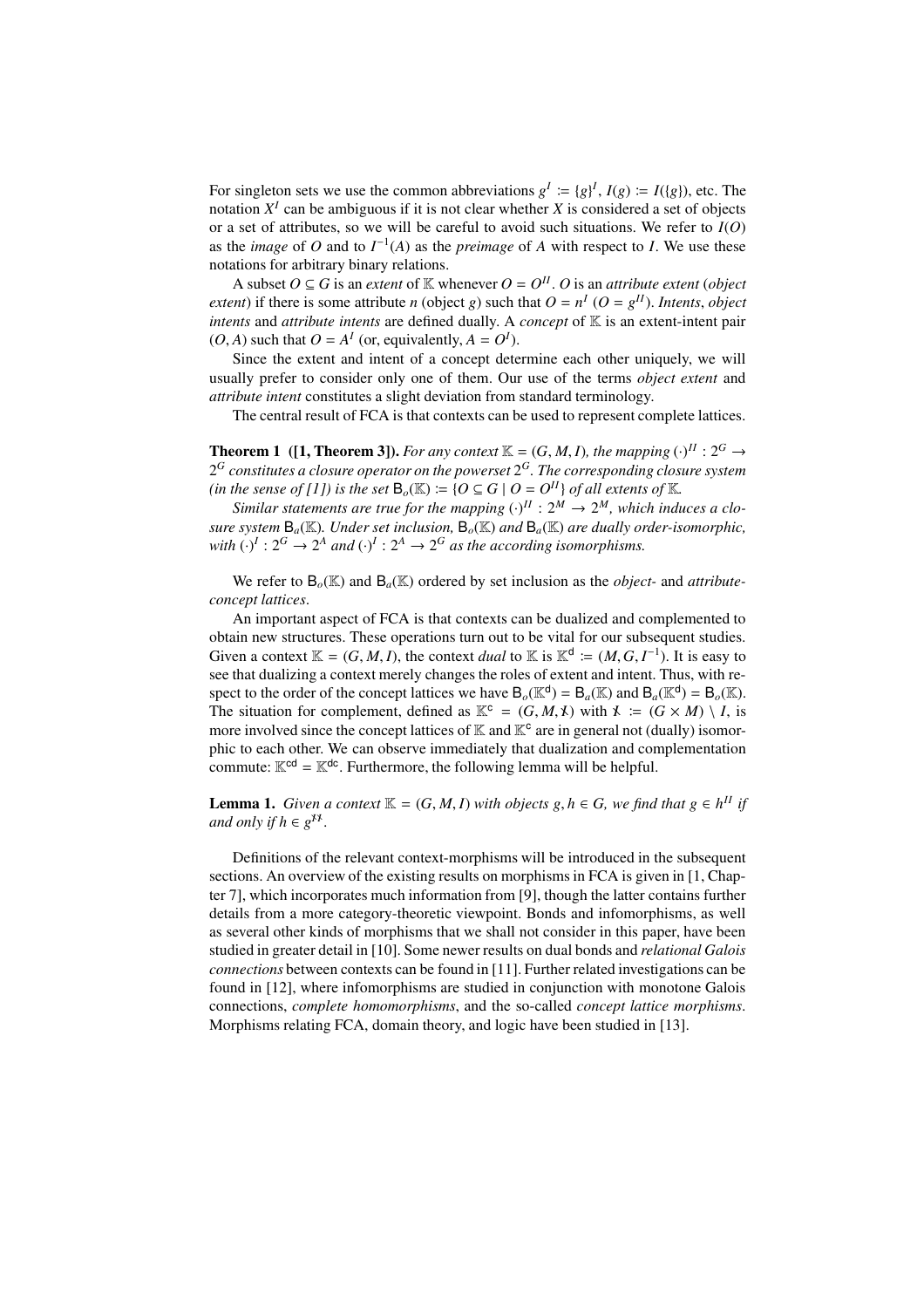## **3 Dual Bonds and Direct Product**

The construction of concept lattices exploits the fact that the derivation operators  $(·)^{1}$ form an antitone Galois connection. Naturally, Galois connections are also of interest when one looks for suitable morphisms for concept lattices. To represent Galois connections on the level of contexts, functions between the sets of attributes or objects turn out to be too specific. Instead, one uses certain relations called *dual bonds* which we study in this section. Most of the materials before Lemma 3 can be found in [1, 10, 11].

**Definition 1.** *A* dual bond *between formal contexts*  $K = (G, M, I)$  *and*  $L = (H, N, J)$  *is a relation*  $R ⊆ G × H$  *for which the following hold:* 

- $\sim$  *for every object*  $g \in G$ ,  $g^R$  (which is equal to  $R(g)$ ) is an extent of  $\mathbb{L}$  and
- $\blacktriangle$  *for every object*  $h \in H$ *,*  $h^R$  (which is equal to  $R^{-1}(h)$ ) is an extent of K*.*

This definition is motivated by the following result:

**Theorem 2 ([1, Theorem 53]).** *Consider a dual bond R between contexts* K *and* L *as above. The mappings*

 $\vec{\phi}_R : B_o(\mathbb{K}) \to B_o(\mathbb{L}) : X \mapsto X^R \quad \text{and} \quad \vec{\phi}_R : B_o(\mathbb{L}) \to B_o(\mathbb{K}) : Y \mapsto Y^R$ 

*form an antitone Galois connection between the (object) concept lattices of* K *and* L*. Conversely, given such an antitone Galois connection* ( $\vec{\phi}$ ,  $\vec{\phi}$ ), the relation  $R_{(\vec{\phi} \cdot \vec{\phi})}$  =

 $\{(g,h) \mid h \in \vec{\phi}(g^{\text{II}})\} = \{(g,h) \mid g \in \vec{\phi}(h^{\text{IJ}})\}$  is a dual bond, and these constructions are *mutually inverse in the following sense:*

$$
\vec{\phi} = \vec{\phi}_{R_{(\vec{\phi},\vec{\phi})}}
$$
\n
$$
\vec{\phi} = \vec{\phi}_{R_{(\vec{\phi},\vec{\phi})}}
$$
\n
$$
R = R_{\vec{\phi}_R,\vec{\phi}_R}
$$

Hence, formal contexts with dual bonds are "equivalent" to complete lattices with antitone Galois connections. Referring to dual bonds as morphisms might be somewhat misleading, since they do not immediately satisfy the necessary axioms for category theoretic morphisms. However, we will adhere to this terminology since it is indeed possible to use dual bonds in a categorical fashion, provided that objects, homsets and composition are chosen appropriately (see [14] for details).

Before proceeding, let us note the following consequence of Lemma 1.

**Lemma 2.** *Consider a dual bond R between contexts*  $K = (G, M, I)$  *and*  $L = (H, N, J)$ . Then  $R(g^{N}) = R(g)$  and  $R^{-1}(h^{N}) = R^{-1}(h)$  holds for any  $g \in G$ ,  $h \in H$ . Especially,  $R(g^{3/2})$  *and*  $R^{-1}(h^{3/2})$  *are extents.* 

Now we ask how the dual bonds between two contexts can be represented. Since extents are closed under intersections, the same is true for the set of all dual bonds between two contexts. Thus the dual bonds form a closure system and one might ask for a way to cast this into a formal context which has dual bonds as concepts. An immediate candidate for this purpose is the direct product of the contexts.

**Definition 2.** *Given contexts*  $\mathbb{K} = (G, M, I)$  *and*  $\mathbb{L} = (H, N, J)$ *, the direct product of*  $\mathbb{K}$ and L is the context  $\mathbb{K} \times \mathbb{L} = (G \times H, M \times N, \nabla)$ , where  $(g, h) \nabla (m, n)$  iff g I m or h J n.

**Proposition 1** ([11]). *Extents of a direct product*  $K \times L$  *are dual bonds from*  $K$  *to*  $L$ *.*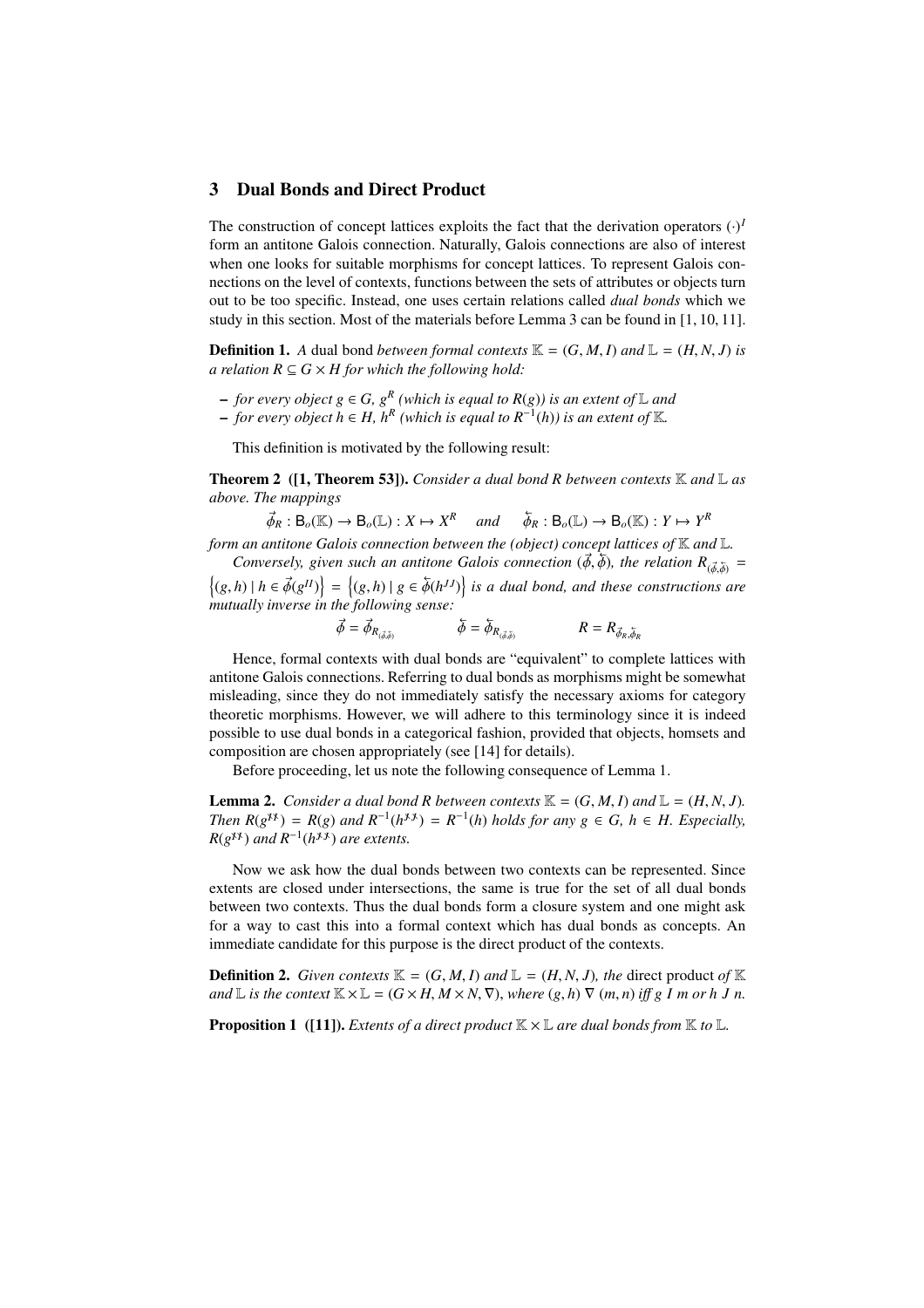However, it is known that the converse of this result is false, i.e. there are dual bonds which are not extents of the direct product.

As a consequence, the direct product does only represent a distinguished subset of all dual bonds. In order to find additional characterizations for these relations, we use the following result.

**Lemma 3.** *Given a binary relation R between objects, let R* <sup>∇</sup> *denote the intent associated with R when viewed as a set of objects of the direct product. Consider the contexts*  $\mathbb{K} = (G, M, I)$  and  $\mathbb{L} = (H, N, J)$  and a relation  $R \subseteq G \times H$ . For any attribute  $m \in M$ , *the following sets are equal:*

$$
- X_1 := R^{\nabla}(m) = \{ n \in N \mid (m, n) \in R^{\nabla} \}
$$

 $\mathbf{A} = X_2 := R(m^{\mathbf{x}})^J = \{h \in H \mid \text{there is } g \in G \text{ with } g \not\geq m \text{ and } (g, h) \in R\}^J$  $- X_3 := \bigcap_{g \in m^k} R(g)^j$ 

Furthermore, for any object  $g \in G$ , we find that  $R^{\nabla \nabla}(g) = R^{\nabla}(g^{\chi})^J = \bigcap_{m \in g^{\chi}} R(m^{\chi})^{JJ}$ .

Now we can state a characterization theorem for dual bonds in the direct product.

**Theorem 3.** *Consider the contexts*  $K = (G, M, I)$  *and*  $L = (H, N, J)$  *and a relation*  $R \subseteq G \times H$ . The following are equivalent:

- *(i) R is an extent of the direct product*  $K \times L$ *.*
- *(ii) For all*  $g \in G$ ,  $R(g) = R^{\nabla}(g^{\hat{x}})^J$   $\left( = \bigcap_{m \in g^{\hat{x}}} R(m^{\hat{x}})^{JJ} \right)$ .
- (iii) R is a dual bond and, for all  $g \in G$ ,  $\bigcap_{m \in g^{\chi}} R(m^{\chi})^{j} = R(g^{\chi \chi})$

Another feature of dual bonds in the direct product allows for the construction of Galois connections other than those considered in Theorem 2. Given a dual bond *R* in  $\mathbb{K}\times\mathbb{L}$ , its intent  $R^{\nabla}$  is a dual bond from  $\mathbb{K}^d$  to  $\mathbb{L}^d$ , which induces another antitone Galois connection between the dual concept lattices. This Galois connection appears to have no simple further relationship to the antitone Galois connection derived from *R*.

**Corollary 1.** *Consider the contexts*  $K = (G, M, I)$  *and*  $L = (H, N, J)$  *and an extent*  $R$  *of the direct product*  $K \times L$ *. There are two distinguished Galois connections*  $\phi_R : B_o(K) \to$  $B_o(\mathbb{L})$  and  $\phi_{R^{\nabla}} : B_o(\mathbb{K})^{\text{op}} \to B_o(\mathbb{L})^{\text{op}}$  and each of R,  $R^{\nabla}$ ,  $\phi_R$  and  $\phi_{R^{\nabla}}$  uniquely determines *the others* (using  $(\cdot)^{op}$  *to denote the order duals of the respective concept lattices*).

Of course any antitone Galois connection between two posets contravariantly induces another antitone Galois connection, obtained by exchanging both adjoints. But there appears to be no general way to construct an additional antitone Galois connection between the order duals of the original posets. Some of our results, like Proposition 3 and Theorem 7 below, can be extended to account for this second Galois connection, but we will usually prefer to save space and refrain from stating this explicitly.

## **4 Continuity for Dual Bonds**

Continuity is a central concept in many branches of mathematics. It is also of importance for formal concept analysis. However, we will generally not be dealing with functions but with relations such as dual bonds, so the notion of continuity will be lifted accordingly (the following is partially taken from [1]).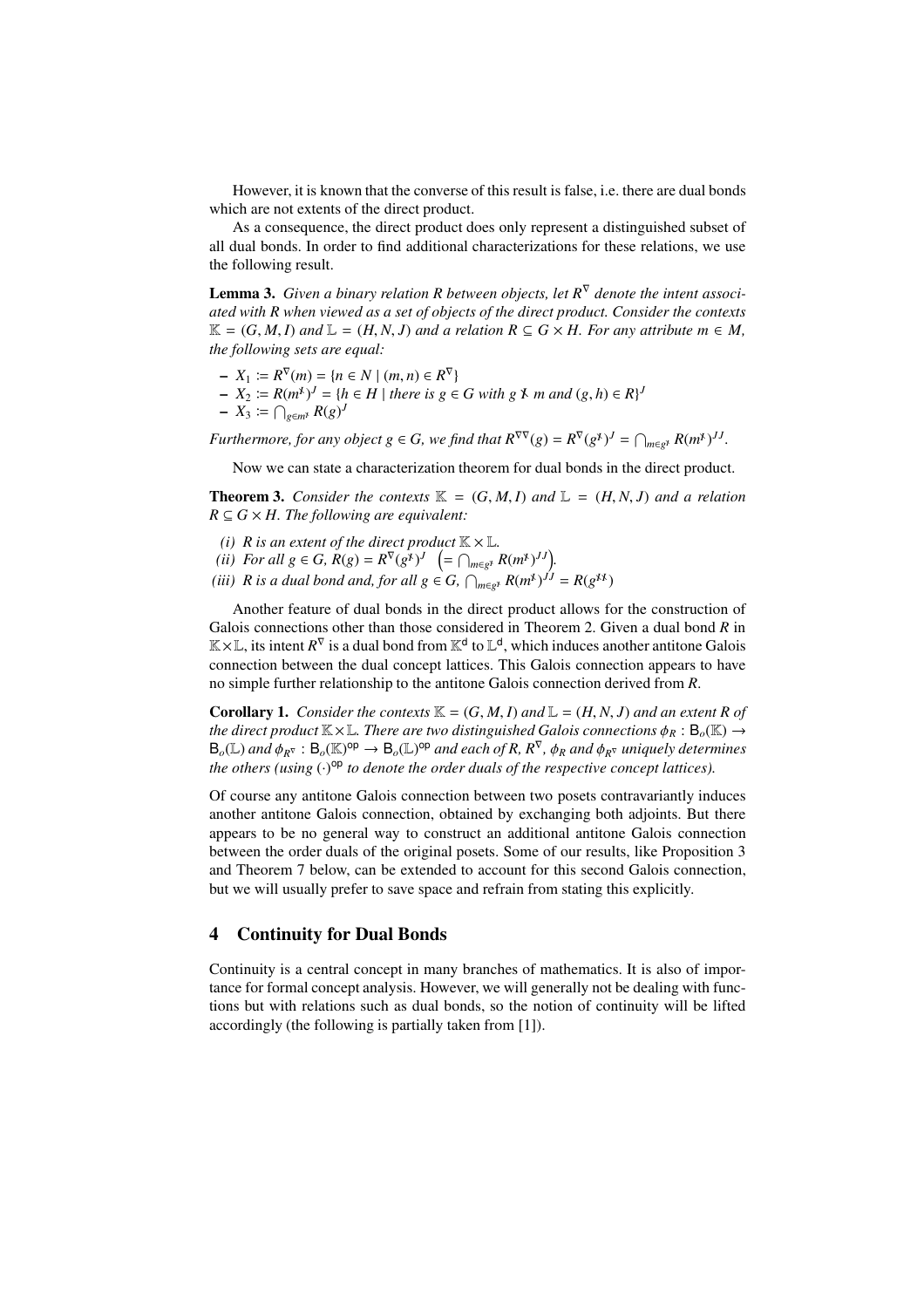

**Fig. 1.** Formal contexts for Counterexamples 1 (left) and 2 (right).

**Definition 3.** *Consider contexts*  $\mathbb{K} = (G, M, I)$  *and*  $\mathbb{L} = (H, N, J)$ *. A relation*  $R \subseteq G \times H$ *is* extensionally continuous *if it* reflects *extents of* L*, i.e. if for every extent O of* L *the preimage*  $R^{-1}(O)$  *is an extent of*  $K$ *.* 

*R is* extensionally object-continuous *(*attribute-continuous*) if it reflects all object extents* (attribute *extents*) of  $\mathbb{L}$ , *i.e. if* for *every* object *extent*  $O = h^{JJ}$  (attribute *extent*  $O = n<sup>J</sup>$  *(b) the preimage*  $R<sup>-1</sup>(O)$  *is an extent of* K *(but not necessarily an object extent).* 

*A relation is* extensionally closed *from* K *to* L *if it* preserves *extents of* K*, i.e. if its inverse is extensionally continuous from* L *to* K*. Extensional object- and attributeclosure are defined accordingly.*

*The dual definitions give rise to* intensional *continuity and closure properties.*

Lemma 2 earlier shows that extensional object-continuity and -closure are properties of any dual bond when considered as a relation between one context and the complement of the other. We thus focus on extensional attribute-continuity and -closure in this section. The other notions will however become important later on in Section 5.

Whenever it is clear whether we are dealing with a relation on attributes or on objects, we will tend to omit the additional qualifications "extensionally" and "intensionally." We also remark that neither object- nor attribute-continuity is sufficient to obtain full continuity in the general case, as can be seen from  $R^{\nabla}$  in Counterexample 1.

Now we can investigate the interaction between continuity and the representation of dual bonds.

**Theorem 4.** *Consider a dual bond*  $R$  *from*  $K = (G, M, I)$  *to*  $L = (H, N, J)$ *. If*  $R$  *is* extensionally attribute-continuous from  $\mathbb K$  to  $\mathbb L^{\mathsf C}$ , then  $R$  is an extent of  $\mathbb K\times\mathbb L$  and  $R^{\nabla}$  is *intensionally object-closed from* K c *to* L*.*

Of course, analogous results can be obtained for closure by exchanging the roles of  $K$  and  $L$ . One may wonder whether similar statements can be proven for dual bonds which are fully continuous and/or closed. However, this is not the case:

*Counterexample 1.* Consider the contexts  $\mathbb{K} = (\{1, 2\}, \{a, b\}, I)$  and  $\mathbb{L} = (\{3, 4\}, \{c, d, e\}, I)$ *J*) depicted in Fig. 1 (left). Define  $R = \{(1, 3), (2, 4)\}$ . All subsets of  $\{1, 2\}$  are extents of both  $\mathbb K$  and  $\mathbb K^c$ . Likewise, all subsets of {3, 4} are extents of  $\mathbb L$  and  $\mathbb L^c$ . Thus R is trivially closed and continuous in every sense. However, we find that  $R^{\nabla} = \{(a, d), (b, c)\}\$ is not closed from  $\mathbb{K}^c$  to L. Indeed,  $\{a, b\}$  is an intent of  $\mathbb{K}^c$  but  $R^{\nabla}(\{a, b\}) = \{c, d\}$  is not an intent of  $\mathbb{L}$ , since  $\{c, d\}^{JJ} = \{c, d, e\}.$ 

Another false assumption one might have is that the conditions given in Theorem 4 for being an extent of the direct product are not just sufficient but also necessary. However, neither closure nor continuity is needed for a dual bond to be represented in the direct product.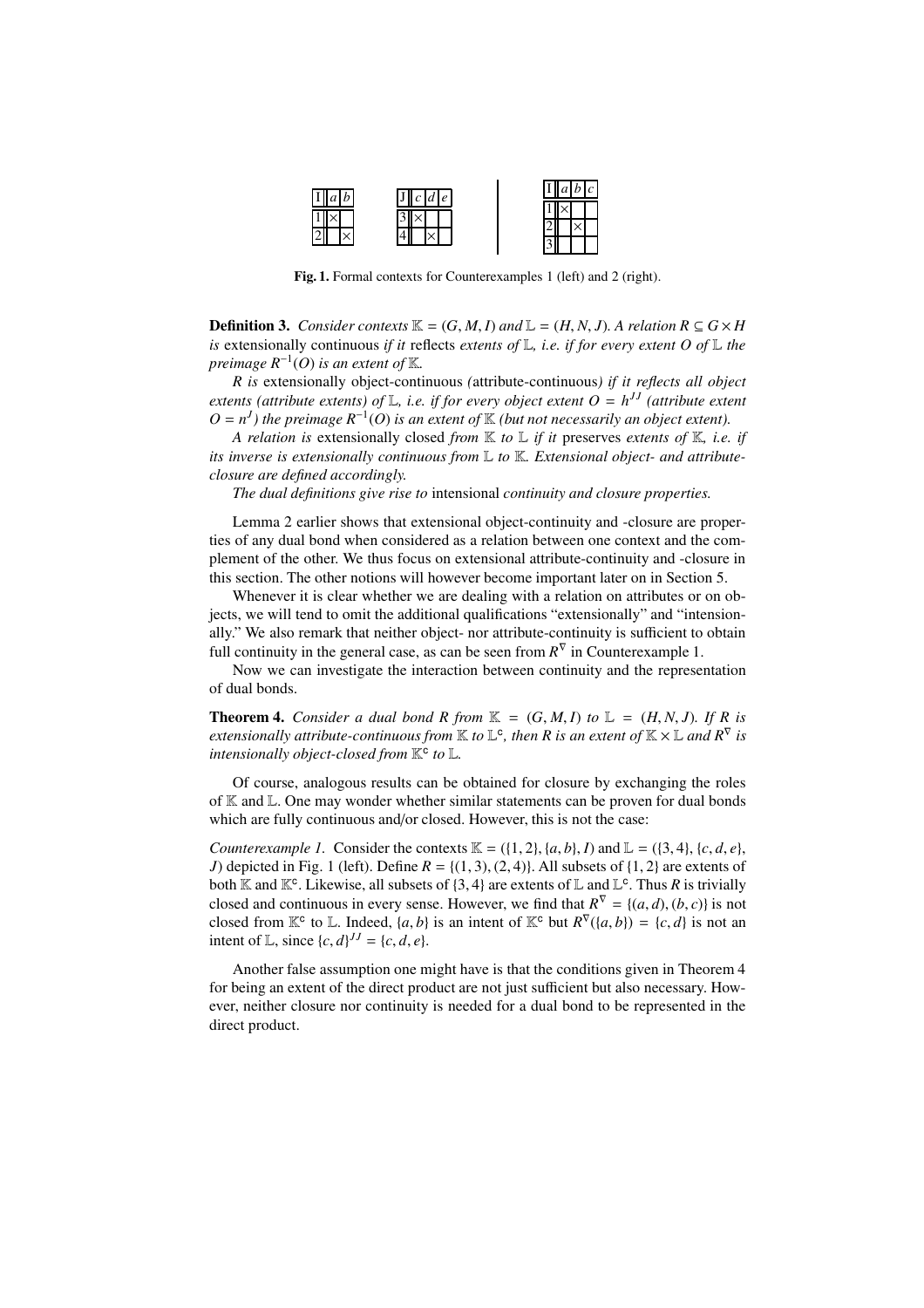*Counterexample* 2. Consider the context  $\mathbb{K} = (\{1, 2, 3\}, \{a, b, c\}, I)$  depicted in Fig. 1 (right). Define  $R = \{(1, 1), (2, 2)\}\)$ . We find that  $R^{\nabla} = \{(a, b), (b, a)\}\)$ . Thus  $R = R^{\nabla \nabla}$  and *R* is a dual bond which is an extent of the direct product  $K \times K$ . However, *R* is not even attribute-continuous from K to  $\mathbb{K}^c$ , since  $R^{-1}(c^{\chi}) = R^{-1}(\{1, 2, 3\}) = \{1, 2\}$  is not closed in K. On the other hand, using that  $R = R^{-1}$ , we find that *R* is not attribute-closed from  $K^c$  to  $K$  either.

Although this shows that continuity is not a characteristic feature of all dual bonds in the direct product, we still find that there are many situations where there is a wealth of continuous dual bonds. This is the content of the following theorem.

**Theorem 5.** *Consider the contexts*  $K = (G, M, I)$  *and*  $L = (H, N, J)$ *. If* 

 $\emptyset$  *is an extent of*  $\mathbb K$  *or*  $\emptyset$  *is not an extent of*  $\mathbb L^{\mathsf{c}}$ 

then the set of all dual bonds which are continuous from  $\mathbb K$  to  $\mathbb L^{\mathsf{c}}$  is  $\bigcap$ -dense in  $\mathsf{B}_o(\mathbb K\times\mathbb L)$ *and thus forms a basis for the closure system of all dual bonds in the direct product.*

*If the assumptions also hold with* K *and* L *exchanged, then the set of all dual bonds* which are both continuous from  $\mathbb K$  to  $\mathbb L^{\mathsf{c}}$  and closed from  $\mathbb K^{\mathsf{c}}$  to  $\mathbb L$  is  $\bigcap$ -dense as well.

Note that the previous theorem could of course also be stated using closure in place of continuity. Furthermore it is evident that dual bonds of the form  $(m, n)^\nabla$  are such that the (pre)image of almost any set is an extent. The only exception is the empty set, which is why we needed to add the given preconditions. We remark that these conditions are indeed very weak. By removing or adding full rows, any context can be modified in such a way that the empty set either is an extent or not. Since the concept lattices of the context and its complement are not affected by this procedure, one can enforce the necessary conditions without loosing generality.

#### **5 Functional Bonds and Scale Measures**

In FCA, (extensionally) continuous functions have been studied under the name *scale measures*, the importance of which stems from the fact that they can be regarded as a model for concept scaling and data abstraction. Topology provides additional interpretations for continuous functions in the context of knowledge representation and reasoning, but we will not give further details here.<sup>3</sup> We merely remark that continuity between topological spaces coincides with continuity between appropriate contexts.

Continuity for functions constitutes a special case of continuity in the relational case as defined above.

**Definition 4.** *Consider contexts*  $\mathbb{K} = (G, M, I)$  *and*  $\mathbb{L} = (H, N, J)$ *. A function*  $f : G \rightarrow$ *H* is extensionally continuous *whenever its graph*  $\{(x, f(x)) | x \in G\}$  *is an extensionally continuous relation, i.e. if*  $f^{-1}(O)$  *is an extent of*  $K$  *for any extent*  $O$  *of*  $L$ *.* 

Extensional attribute- *and* object-continuity*, as well as the according intensional properties and closures are defined similarly based on the graph of the function.*

<sup>3</sup> Roughly speaking, the potential of topology for our purposes resides in its well-known connections to FCA (data representation), formal logic (reasoning), and domain theory (computation/approximation), all of which are based on essentially the same mechanisms of *Stone duality* (see [14] for further details).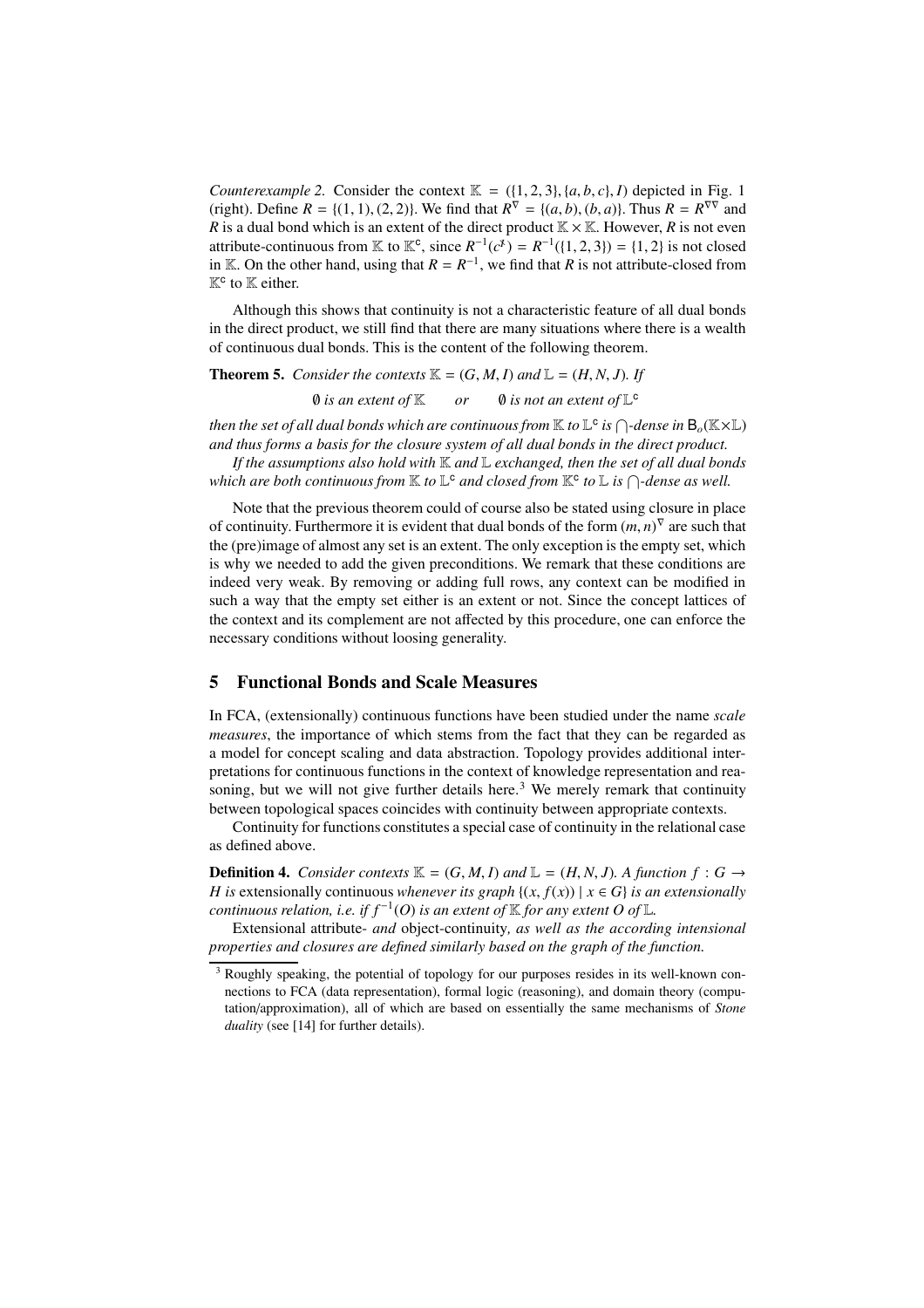This definition agrees with [1, Definition 89], where extensionally continuous maps have also been called *scale measures*. Extensional attribute-continuity (and thus intensional object-continuity) is of course redundant, as the following lemma shows.

**Lemma 4.** Given contexts  $K = (G, M, I)$  and  $L = (H, N, J)$ , a function  $f : G \rightarrow H$  is *extensionally continuous i*ff *it is extensionally attribute-continuous.*

This statement relies on the fact that attribute extents are  $\bigcap$ -dense in the object concept lattice and that preimage commutes with intersection. On the one hand, this is not true for images of functions, and hence extensional attribute-closure does not yield full closure. On the other hand, though object extents are supremum-dense, the respective suprema are not the set-theoretical unions. Hence extensional object-continuity and -closure are reasonable notions as well.

The link from functions to our earlier studies of dual bonds is established through a specific class of dual bonds which can be represented by functions.

**Definition 5.** *Consider a dual bond R between contexts* (*G*, *M*, *I*) *and* (*H*, *N*, *J*)*. Then R is* functional *whenever, for any*  $g \in G$ *, the extent*  $R(g)$  *is generated by a unique object f<sub>R</sub>*(*g*) ∈ *H*:

$$
R(g) = f_R(g)^{JJ}.
$$

*In this case R is said to induce the corresponding function*  $f_R$  :  $G \rightarrow H$ .

It is obvious that functional dual bonds are uniquely determined by the function they induce. In fact, it is easy to see that  $R$  is the least dual bond that contains the graph of the function *fR*. However, not for every function will this construction yield a dual bond that is functional. The next result characterizes the functions that are of the form *f<sup>R</sup>* for some functional dual bond *R*.

**Proposition 2.** *Consider a context*  $K = (G, M, I)$  *and a context*  $L = (H, N, J)$  *for which the map h* 7→ *h J is injective. There is a bijective correspondence between*

- **–** *the set of all functional dual bonds from* K *to* L *and*
- **–** *the set of all extensionally object-continuous functions from* K *to* L c *.*

*The required bijections consist of the functions*

- $R \mapsto f_R$  *mapping each functional dual bond to the induced function and*
- $\rightarrow$  *f*  $\rightarrow$  *R*<sub>*f*</sub> *mapping each object-continuous function to the least dual bond which contains its graph*  $\{(g, f(g)) \mid g \in G\}.$

Object-continuity of the functions  $f_R$  is not too much of a surprise in the light of Lemma 2. The fact that this property suffices for the above result demonstrates how specific functional dual bonds really are. In contrast, the properties established in Lemma 2 are generally not sufficient for a relation to be a dual bond.

Also note that the additional requirements for  $\mathbb{L}$ , which guarantee that no two functions induce the same dual bond, are again rather weak. Indeed, they are implied by the common assumption that the contexts under consideration are clarified.

We can now go further and characterize the antitone Galois connections obtained from functional dual bonds.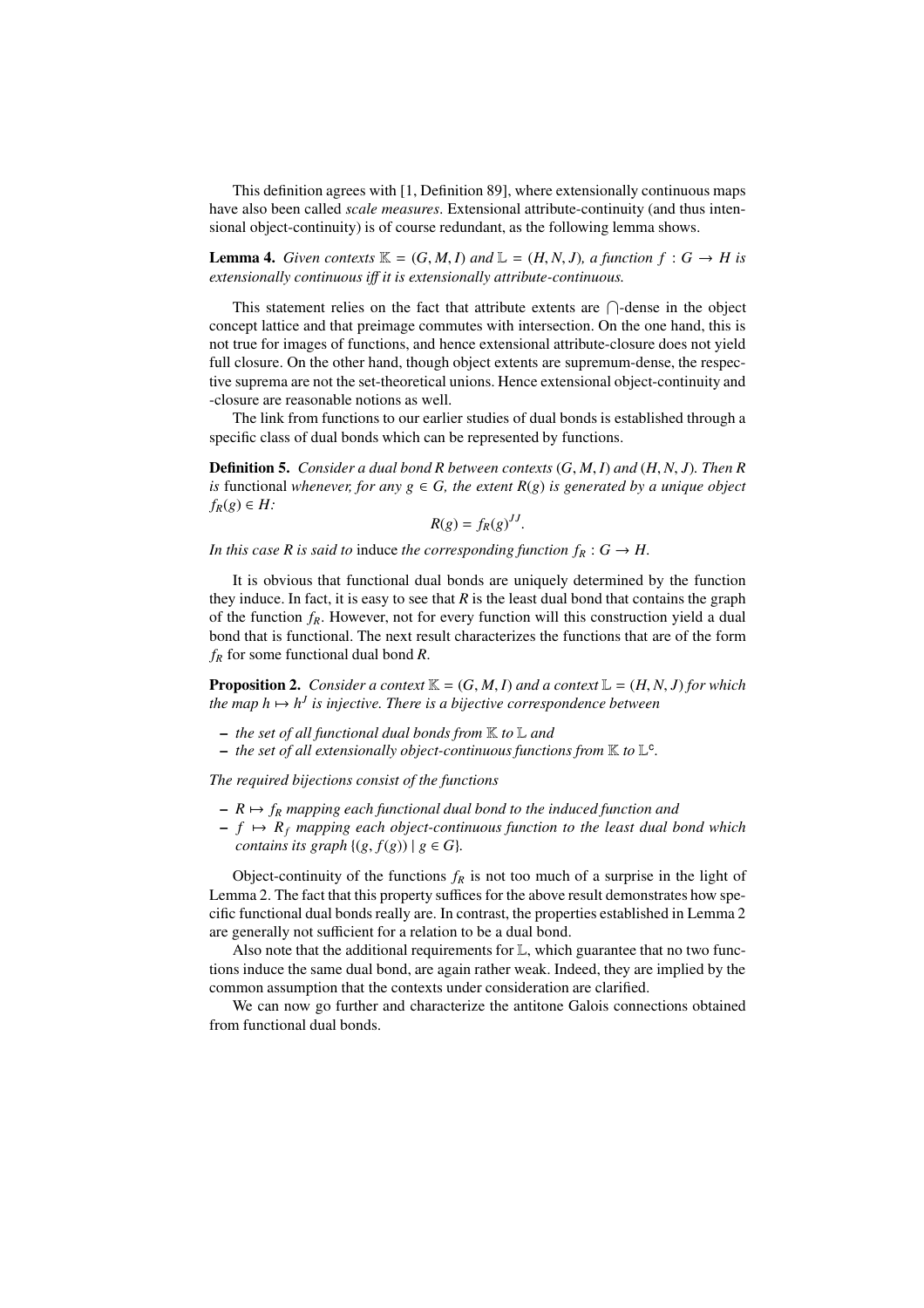**Proposition 3.** *Consider a context*  $\mathbb{K} = (G, M, I)$  *and a context*  $\mathbb{L} = (H, N, J)$  *for which the* map  $h \mapsto h^J$  is injective. The bijection between dual bonds and antitone Galois *connections given in Theorem 2 restricts to a bijective correspondence between*

- **–** *the set of all functional dual bonds from* K *to* L *and*
- **–** *the set of all antitone Galois connections from* B*o*(K) *to* B*o*(L) *which map object extents of* K *to object extents of* L*.*

In the light of the previous proposition we give a definition for the corresponding property of Galois connections.

**Definition 6.** *Consider contexts*  $K = (G, M, I)$  *and*  $L = (H, N, J)$  *and a (monotone or*) *antitone*) *Galois connection*  $\phi = (\vec{\phi}, \vec{\phi})$  *between*  $B_o(\mathbb{K})$  *and*  $B_o(\mathbb{L})$ *.* 

*Then*  $\phi$  *is* functional *(from*  $\mathbb{K}$  *to*  $\mathbb{L}$ *) if*  $\vec{\phi}$  *maps object extents to object extents and, for*  $any \ g \in G$  *there is a unique object*  $f_{\vec{\phi}}(g)$  *such that* 

$$
\vec{\phi}(g^{II}) = f_{\vec{\phi}}(g)^{JJ}.
$$

*In this case,*  $\phi$  *is said to induce the function*  $f_{\phi}$  :  $G \rightarrow H$ .

Proposition 3 shows rather natural classes of dual bonds and Galois connections, respectively. However, functional dual bonds do not generally arise as extents of the direct product. Moreover, the corresponding class of extensionally object-continuous functions as described in Proposition 2 appears to be unidentified. As Theorem 6 below shows, the more common class of extensionally continuous functions still allows for a nice characterization in terms of dual bonds.

**Theorem 6.** *Consider a context*  $\mathbb{K} = (G, M, I)$  *and a context*  $\mathbb{L} = (H, N, J)$  *for which the map h*  $\mapsto$  *h*<sup> $J$ </sup> *is injective. The bijection given in Proposition 2 restricts to a bijective correspondence between*

- **–** *the set of all extensionally continuous functions from* K *to* L <sup>c</sup> *and*
- **–** *the set of all functional dual bonds from* K *to* L *that are continuous from* K *to* L c *.*

*Especially, every dual bond*  $R_f$  *induced by a continuous function from*  $\mathbb K$  *to*  $\mathbb L^c$  *is an extent of the direct product*  $K \times L$ *.* 

Thus we find that extensionally continuous functions, or scale measures, are a rather specific kind of dual bonds. Again we must be careful: It is certainly not the case that all functional dual bonds which are extents in the direct product are continuous. Just consider the context  $\mathbb{K} = (\{g\}, \{m\}, \{(g, m)\})$ . The relation  $R = \{(g, g)\}$  is an extent of the direct product  $K \times K$  and it is functional with  $f_R$  being the identity. However, the preimage of the empty set (which is closed in  $K^c$ ) is not an extent of K.

As a dual bond, every continuous function naturally induces an antitone Galois connection – Propositions 2 and 3 discussed the according constructions for objectcontinuous functions. Due to their special structure, continuous functions can additionally be used to derive another monotone Galois connection. It should not come as a surprise that these entities determine each other uniquely under some mild assumptions.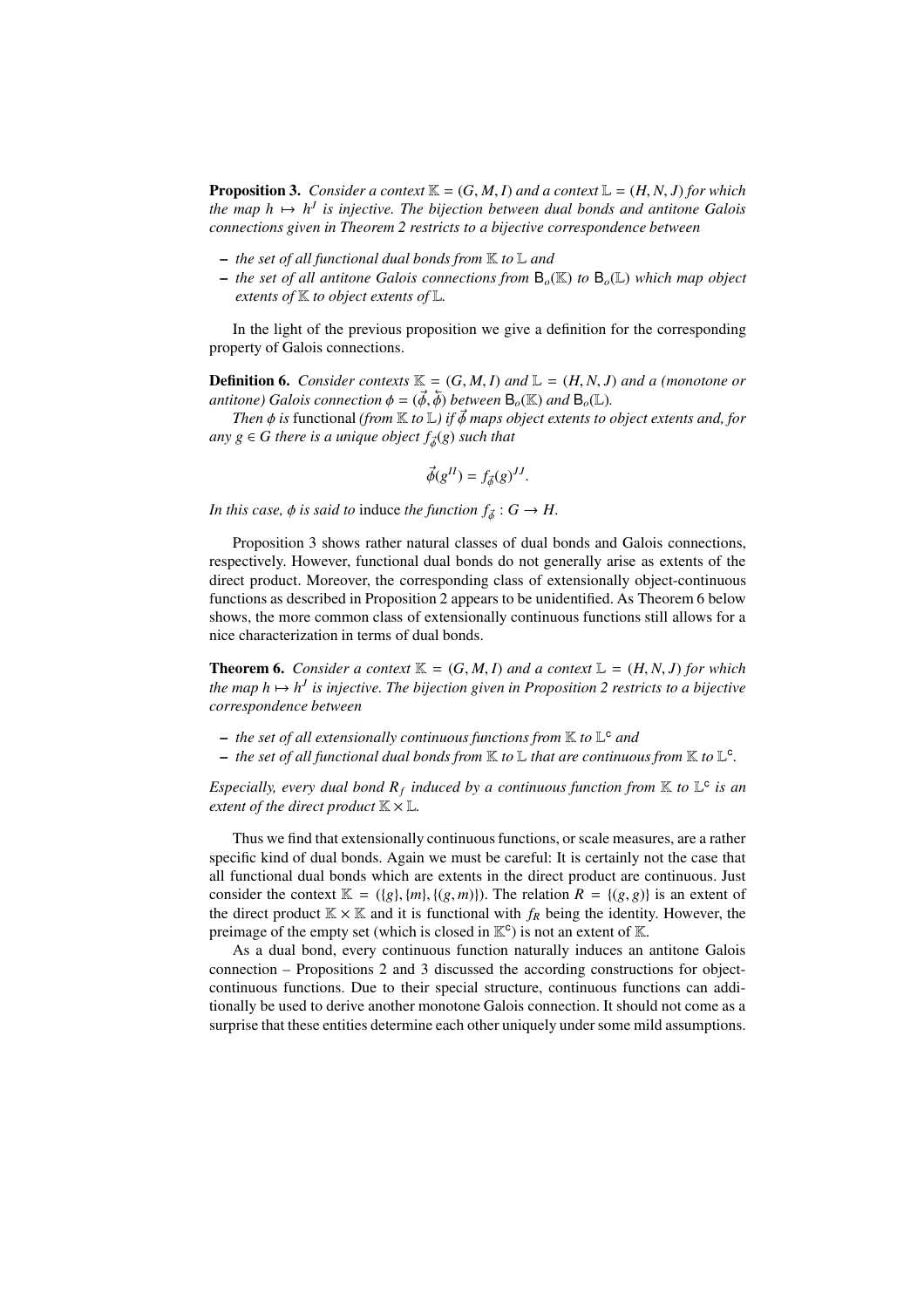**Theorem 7.** *Consider contexts*  $\mathbb{K} = (G, M, I)$  *and*  $\mathbb{L} = (H, N, J)$ *, and a function*  $f$ :  $G \to H$  *which is continuous from*  $\mathbb{K}$  *to*  $\mathbb{L}^c$ *.* 

*(i) An antitone Galois connection*  $\phi_f$ :  $B_o(\mathbb{K}) \to B_o(\mathbb{L})$  *is given by the mappings* 

$$
\vec{\phi}_f : \mathsf{B}_o(\mathbb{K}) \to \mathsf{B}_o(\mathbb{L}) : X \mapsto \bigcap \{ f(x)^{JJ} \mid x \in X \} \quad \text{and}
$$

$$
\overleftarrow{\phi}_f : \mathsf{B}_o(\mathbb{L}) \to \mathsf{B}_o(\mathbb{K}) : Y \mapsto \bigcap \{ f^{-1}(y^{x,y}) \mid y \in Y \}.
$$

*(ii) A monotone Galois connection*  $\psi_f$ :  $B_o(\mathbb{K}) \to B_o(\mathbb{L}^c)$  *is given by the mappings* 

$$
\vec{\psi}_f : \mathsf{B}_o(\mathbb{K}) \to \mathsf{B}_o(\mathbb{L}^c) : X \mapsto f(X)^{3/3} \quad \text{and}
$$

$$
\overleftarrow{\psi}_f: \mathsf{B}_o(\mathbb{L}^c) \to \mathsf{B}_o(\mathbb{K}): Y \mapsto f^{-1}(Y).
$$

*Moreover, if*  $\mathbb{L}$  *is such that*  $h \mapsto h^J$  *is injective, the above mappings provide bijective correspondences between*

- **–** *the set of all extensionally continuous functions from* K *to* L c *,*
- $-$  *the set of all antitone Galois connections*  $B_o(\mathbb{K})$  *to*  $B_o(\mathbb{L})$  *that are functional (from*  $\mathbb K$  *to*  $\mathbb L$ *)* and for which the induced function is continuous from  $\mathbb K$  to  $\mathbb L^{\mathsf{c}}$ ,
- **–** *the set of all monotone Galois connections* B*o*(K) *to* B*o*(L c ) *that are functional (from*  $\mathbb{K}$  *to*  $\mathbb{L}^c$ *).*

Part (ii) of the theorem and the corresponding bijections are known (see [1, Propositions 118 and 119]). Note that the two Galois connections from the preceding result are not obtained from each other by some simple dualizing. This is also evident when comparing the different side conditions in both cases: functional monotone Galois connections always relate to continuous functions, while continuity has to be required explicitly for functional antitone Galois connections.

#### **6 Infomorphisms**

Infomorphisms are a special kind of morphism between formal contexts that have been considered quite independently in rather different research disciplines. The name "infomorphism" we use here has been coined in the context of *information flow theory* [4]. Literature on Chu spaces means the same when speaking about "Chu mappings"; *institution theory* [3] refers the corresponding definition as the "Satisfaction condition" without naming the emerging morphisms at all. In FCA, the antitone version of these morphisms has been studied under the name *(context-)Galois connection* [10, 11].

Probably the most decisive feature of informorphisms is self-duality, an immediate consequence of their symmetry. Some of the relationships between infomorphisms and Galois connections are known, but our results in earlier sections reveal a more complete picture.

**Definition 7.** *Given contexts*  $\mathbb{K} = (G, M, I)$  *and*  $\mathbb{L} = (H, N, J)$ *, an* infomorphism *from*  $K$  *to*  $L$  *is a pair of mappings*  $\overrightarrow{f}$  :  $G \rightarrow H$  *and*  $\overleftarrow{f}$  :  $N \rightarrow M$  *such that* 

 $g I \overline{f}(n)$  *if* and only if  $f(g) J n$ 

*holds for arbitrary*  $g \in G$ *,*  $n \in N$ .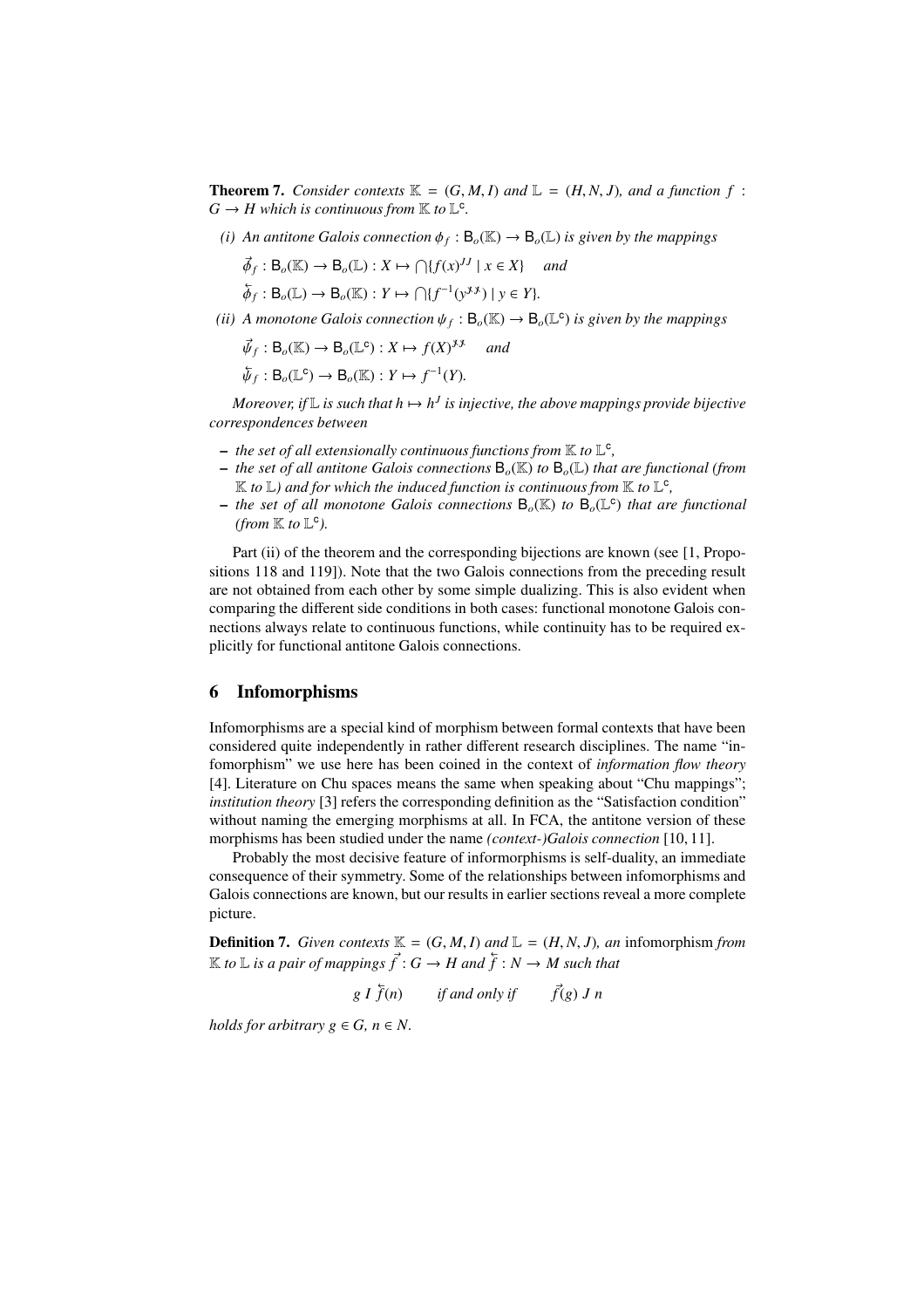We first establish the following basic facts.

**Lemma 5.** *Consider contexts*  $K = (G, M, I)$  *and*  $L = (H, N, J)$ *. The infomorphisms from*  $\mathbb{K}$  *to*  $\mathbb{L}$  *are exactly the infomorphisms from*  $\mathbb{K}^c$  *to*  $\mathbb{L}^c$ *.* 

*Given such an infomorphism*  $(\overrightarrow{f}, \overleftarrow{f})$  *and sets*  $O \subseteq G$ ,  $A \subseteq N$ , we find that

$$
\vec{f}^{-1}(A^J) = \vec{f}(A)^I
$$
,  $\vec{f}^{-1}(A^{\dot{x}}) = \vec{f}(A)^{\dot{x}}$ ,  $\vec{f}^{-1}(O^I) = \vec{f}(O)^J$  and  $\vec{f}^{-1}(O^{\dot{x}}) = \vec{f}(O)^{\dot{x}}$ .

*Especially,*  $\vec{f}$  *is extensionally continuous from*  $\mathbb{K}^{(c)}$  *to*  $\mathbb{L}^{(c)}$  *and*  $\overline{f}$  *is intensionally continuous from*  $\mathbb{L}^{(c)}$  *to*  $\mathbb{K}^{(c)}$ *.* 

Using these continuity properties, we can already specify a number of possible Galois connections constructed from infomorphisms. We remark that continuity between two contexts is in general not equivalent to continuity between the respective complements, such that Theorem 7 can be applied to one part of an infomorphism in two different ways, whereas this is not possible for arbitrary continuous functions.

From Theorem 6, we know that we can obtain continuous dual bonds from both  $\vec{f}$ and  $\tilde{f}$ . Since these relations are extents and intents, respectively, in the direct product, one may ask whether they belong to the same concepts or not. The following proposition shows the expected result.

**Proposition 4.** *Consider contexts*  $\mathbb{K} = (G, M, I)$  *and*  $\mathbb{L} = (H, N, J)$  *and an infomorphism*  $(\vec{f}, \vec{f})$  *from*  $\mathbb K$  *to*  $\mathbb L$ *. Define relations*  $R \subseteq G \times H$  *and*  $S \subseteq M \times N$  *by setting* 

$$
R(g) = \vec{f}(g)^{JJ} \quad \text{and} \quad S^{-1}(n) = \overleftarrow{f}(n)^{X}.
$$

*Then R is a dual bond from*  $K^c$  *to*  $L$  *which is an extent of*  $K^c \times L$  *with*  $R^{\nabla} = S$ .

*Furthermore, R is extensionally continuous from*  $\mathbb{K}^c$  *to*  $\mathbb{L}^c$  *and*  $S^{-1}$  *is intensionally continuous from*  $\mathbb{L}^c$  *to*  $\mathbb{K}$ *.* 

Observe that the above construction of *R* (and *S* ) relies only on the continuity of  $\vec{f}$  from  $\mathbb{K}^c$  to  $\mathbb{L}^c$  (and the corresponding continuity of  $\tilde{f}$ ). One can also construct a dual bond based on the continuity properties of these functions between the non-complemented contexts. However, Proposition 4 does not imply any relationship between these two dual bonds beyond the obvious fact that they induce the same infomorphism.

We already know that the dual bonds induced by (one part of) an infomorphism have rather specific properties. The next result shows that these features are sufficient for characterizing the respective dual bonds.

**Proposition 5.** *Consider contexts*  $K = (G, M, I)$  *and*  $L = (H, N, J)$  *and let R be a dual bond from* K c *to* L *such that both R and R* ∇−<sup>1</sup> *are functional. If R is extensionally continuous then the functions induced by R and R* ∇−1 *constitute an infomorphism from* K *to* L*.*

Note that, according to Lemma 4, extensional continuity of a functional dual bond *R* is equivalent to extensional attribute-continuity. This in turn implies intensional objectclosure of  $R^{\nabla}$  (Theorem 4) which, since  $R^{\nabla-1}$  is also functional, implies the closure of  $R^{\nabla}$ . Thus our assumptions are perfectly symmetrical. Furthermore, Propositions 4 and 5 induce a bijection between infomorphisms and the described class of dual bonds.

Having understood how infomorphisms are characterized in terms of dual bonds, we can specify their relationship with Galois connections.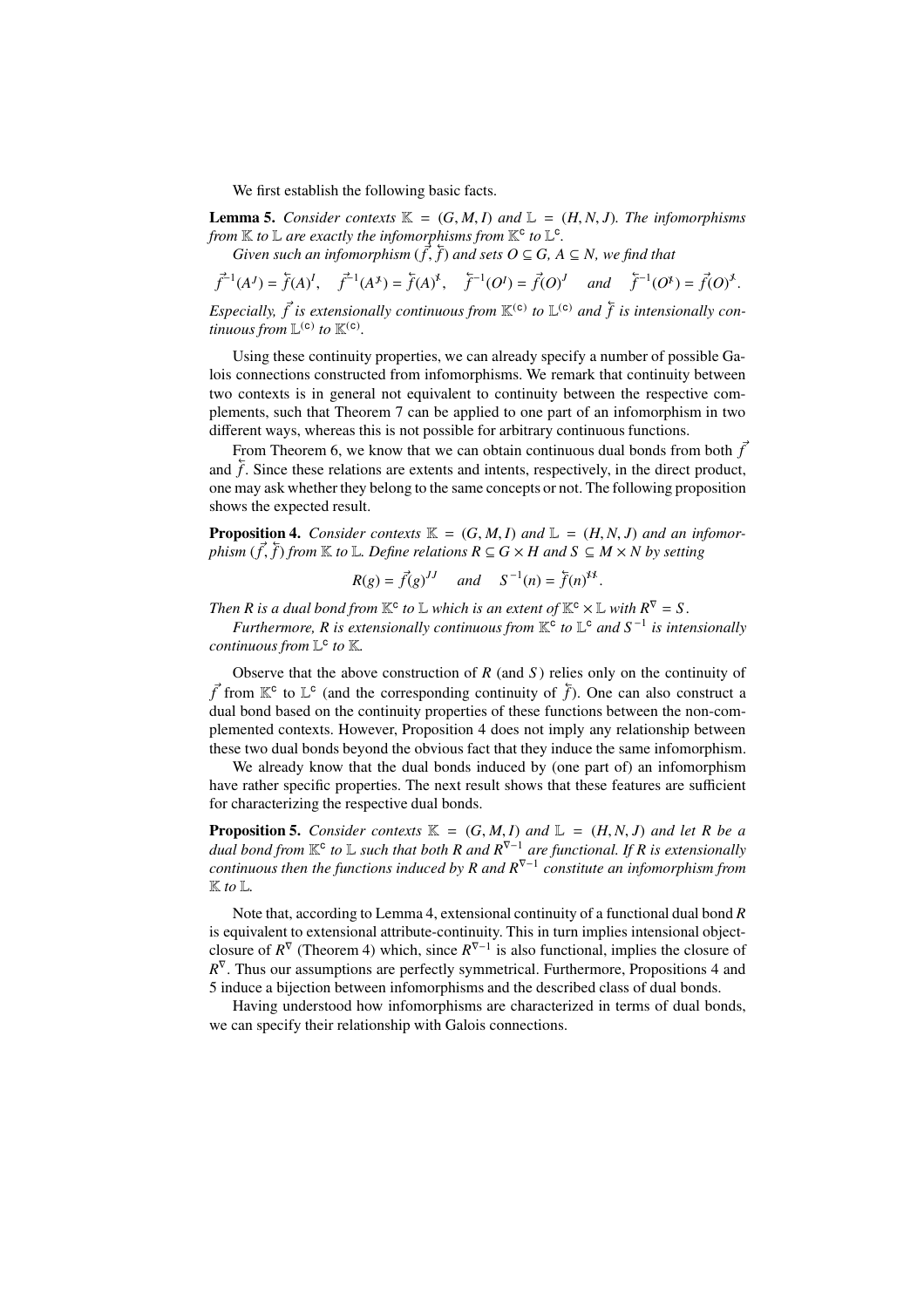**Theorem 8.** *Consider contexts*  $\mathbb{K} = (G, M, I)$  *and*  $\mathbb{L} = (H, N, J)$ *, and let*  $f = (\vec{f}, \vec{f})$  *be an infomorphism from* K *to* L*.*

 $\rightarrow$  *An antitone Galois connection*  $\phi_f$  :  $B_o(\mathbb{K}) \rightarrow B_o(\mathbb{L}^c)$  *is given by the mappings* 

$$
\vec{\phi}_f : \mathsf{B}_o(\mathbb{K}) \to \mathsf{B}_o(\mathbb{L}^c) : X \mapsto \bigcap \{ \vec{f}(x)^{x,y} \mid x \in X \} = \bigcap \{ \vec{f}^{-1}(x^x)^y \mid x \in X \} \text{ and}
$$
  

$$
\vec{\phi}_f : \mathsf{B}_o(\mathbb{L}^c) \to \mathsf{B}_o(\mathbb{K}) : Y \mapsto \bigcap \{ \vec{f}^{-1}(y^{JJ}) \mid y \in Y \} = \bigcap \{ \vec{f}(y^{J})^I \mid y \in Y \}.
$$

*Further, three antitone Galois connections*  $\phi_f^c : B_o(\mathbb{K}^c) \to B_o(\mathbb{L})$ ,  $\phi_f^d : B_o(\mathbb{K}^d) \to$  $B_o(\mathbb{L}^{cd})$  *and*  $\phi_f^{cd} : B_o(\mathbb{K}^{cd}) \to B_o(\mathbb{L}^d)$  *are defined similarly, using the complemented incidence relations (for*  $(\cdot)^{c}$ ) *and exchanging*  $\vec{f}$  *and*  $\tilde{f}$  (for  $(\cdot)^{d}$ ), *respectively.* 

- $\rightarrow$  *A monotone Galois connection*  $\psi_f$ :  $B_o(\mathbb{K}) \rightarrow B_o(\mathbb{L})$  *is given by the mappings* 
	- $\vec{\psi}_f : \mathsf{B}_o(\mathbb{K}) \to \mathsf{B}_o(\mathbb{L}) : X \mapsto \vec{f}(X)^{JJ} = \vec{f}^{-1}(X^I)^J$  and

$$
\overline{\psi}_f: \mathsf{B}_o(\mathbb{L}) \to \mathsf{B}_o(\mathbb{K}): Y \mapsto \overrightarrow{f}^{-1}(Y) = \overleftarrow{f}(Y^J)^I.
$$

*Another monotone Galois connection*  $\psi_f^c : B_o(\mathbb{K}^c) \to B_o(\mathbb{L}^c)$  *is defined similarly, but with all incidence relations complemented.*

Note that Proposition 4 shows that the antitone Galois connections  $\phi_f^d$  and  $\phi_f^{cd}$  can also be constructed as in Corollary 1 from the two dual bonds induced by the function  $\vec{f}$ . Especially, Corollary 1 does not yield any further Galois connections.

## **7 Summary and Future Work**

The above considerationsshow that scale measures and infomorphisms can be identified with special types of dual bonds, and thus that part of this work can also be regarded as a study of various attributes of dual bonds and of the implications between them. The resulting concept lattice of context-morphisms is represented by the *nested line diagram*<sup>4</sup> in Fig. 2. This diagram indeed gives a complete picture of the situation: not only have all of the entailed implications between attributes been proven within this article, but there are also no other implications. In fact, one can obtain Fig. 2 by *attribute exploration*. We skip the details for lack of space.<sup>5</sup>

In spite of this rather complete picture, there are many aspects of the theory of morphisms in FCA which could not be considered within this article; they are left as possible directions for future research. As mentioned in the introduction, the use of morphisms to model knowledge transfer and information sharing may employ methods from category theory [15]. But not all of the above morphisms immediately yield categories of contexts, especially since antitone Galois connections cannot be composed in an obvious way. As a solution, one can dualize one context and consider *bonds* which

<sup>&</sup>lt;sup>4</sup> The concept lattice represented by a nested line diagram consists of the boldfaced nodes, where connections between boxes represent parallel connections between boldfaced nodes at corresponding positions wrt. the background structure. See [1, pp. 75].

<sup>5</sup> *ConExp* (http://sourceforge.net/projects/conexp) helped us a lot.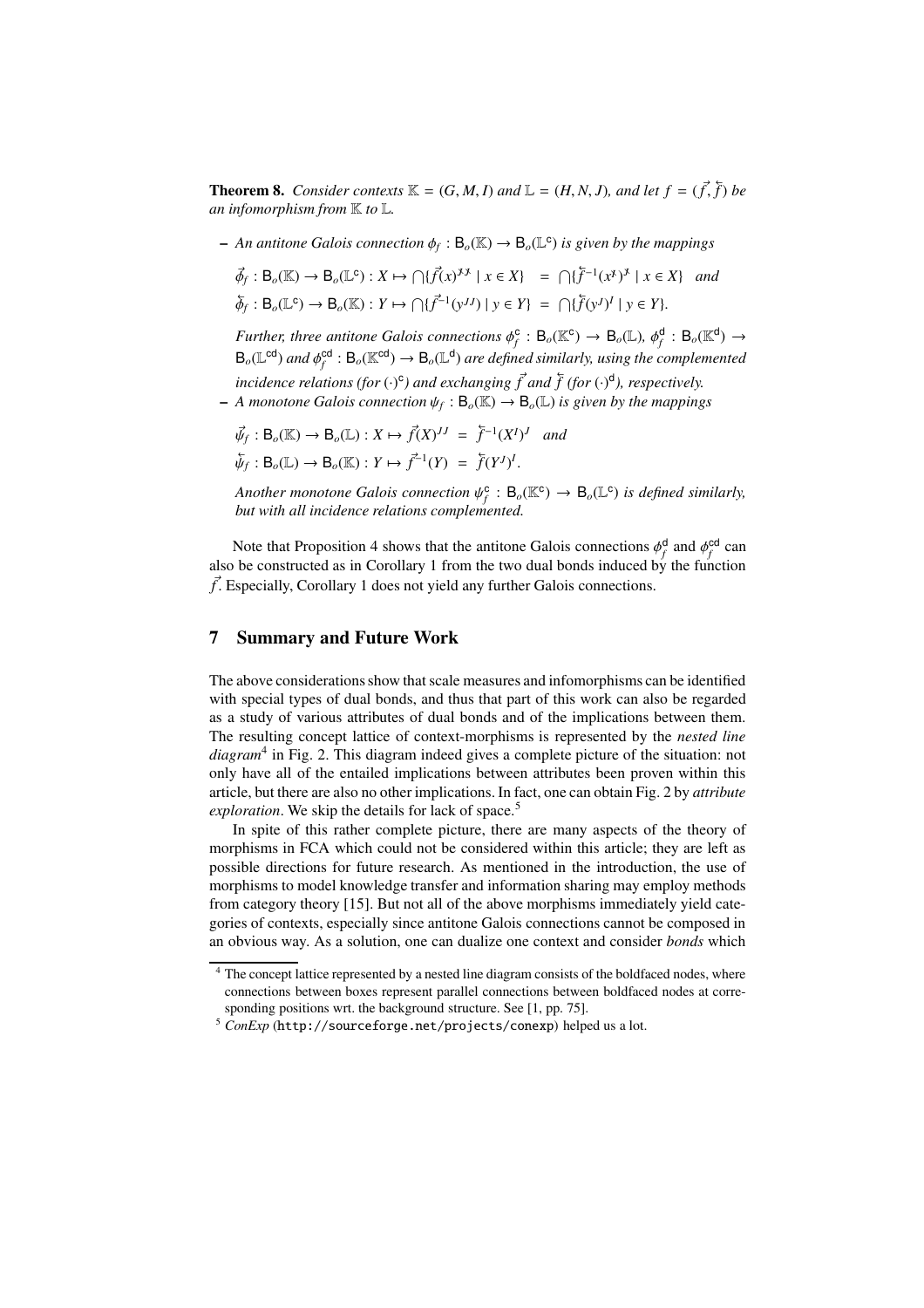

**Fig. 2.** The concept lattice of the discussed properties of dual bonds, displayed as a nested line diagram. The included attributes are defined in Definition 1 (dual bond), 2 ( $\mathbb{K} \times \mathbb{L}$ ), 3 (continuity and closure), and 5 (functionality). The attributes "scale measure" and "infomorphism" refer to the dual bonds described in Theorem 6 and Proposition 5, respectively, and thus imply functionality. Further nontrivial implications are those established in Theorem 3 (attribute-continuity or -closure implies being an extent of  $K \times L$ ) and Lemma 5 (infomorphisms are continuous).

yield monotone Galois connections that can be composed easily [1]. One can also restrict to special classes of dual bonds: scale measures, infomorphisms, and dual bonds that are both closed and continuous suggest obvious composition mechanisms.

The next step after identifying possible categories is to investigate the properties of these structures. What are their natural interpretations in terms of knowledge representation? Do they support all of the constructions that one may be interested in? How are they related to other known categories, e.g. from formal logic, order theory, or topology? This does also involve comparisons to the usage of context-morphisms in institution theory and information flow, where a relaxation of the rather strict definition of infomorphisms may yield advantages for certain applications.

In institution theory, many specific collections of formal contexts have been introduced in order to handle given logics, basically by considering the consequence relation between the models and the formulae of a logic as a formal context. In this setting, dual bonds allow for a proof theoretic interpretation as *consequence relations* and may have special properties due to the additional (logical) restrictions on contexts. For example, *compactness*<sup>6</sup> of classical propositional logic yields additional continuity and closure

<sup>6</sup> This basically amounts to saying that the induced concept lattice is *(co-)algebraic*, see [13].